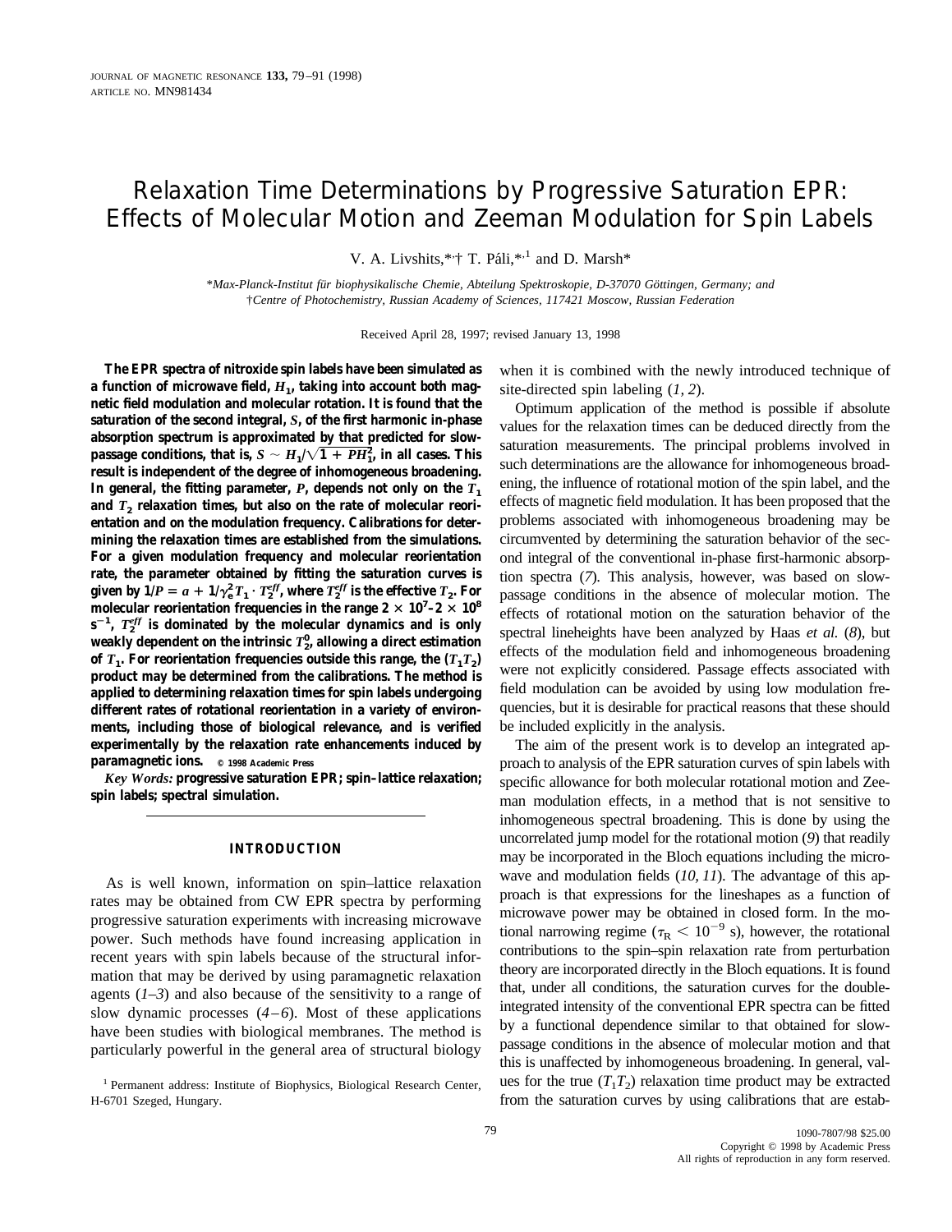lished for the simulations, over wide ranges of rotational correlation time. For frequencies of rotational motion in the intermediate range  $(2 \times 10^7 - 2 \times 10^8 \text{ s}^{-1})$ , however, the saturation curves are relatively insensitive to the value of the intrinsic  $T_2^0$ , and the  $T_1$ relaxation time itself (rather than just the combined  $T_1T_2$  product) may be estimated directly. In the general case, values of the intrinsic  $T_2^0$  that are needed to extract  $T_1$  from the  $(T_1T_2)$  product can be obtained from simulation of the low-field spectral components, with allowance for Gaussian inhomogeneous broadening. Relaxation times of spin labels in a variety of experimental systems have been obtained by using this approach, as well as spin–lattice relaxation rate enhancements that are induced by paramagnetic ions.

## **MATERIALS AND METHODS**

The spin label TEMPOL (4-hydroxy-2,2,6,6-tetramethylpiperidine-*N*-oxyl) was obtained from Eastman Kodak (Rochester, NY), TEMPONE (4-oxo-2,2,6,6-tetramethylpiperidine-*N*oxyl) from Aldrich (Milwaukee, WI), and TEMPO-stearate, TS (4-stearoyl-2,2,6,6-tetramethylpiperidine-*N*-oxyl), was from Molecular Probes (Eugene, OR). Spin-labeled phosphatidylcholines, *n*-PCSL (1-acyl-2-[*n*-(4,4-dimethyloxazolidine-*N*oxyl)stearoyl]- $sn$ -glycero-3-phosphocholine) with  $n = 5$  and  $n = 14$ , were synthesized according to Ref. (12). Lysodecanoyl phosphatidylcholine, lyso PC (1-decanoyl-2-lyso-*sn*-glycero-3-phosphocholine), was from Sigma (St. Louis, MO). Dioleoyl phosphatidylcholine, DOPC (1,2-dioleoyl-*sn*-glycero-3-phosphocholine), and dipalmitoyl phosphatidylcholine, DPPC (1,2 dipalmitoyl-*sn*-glycero-3-phosphocholine), were from Avanti Polar Lipids (Alabaster, AL). The TEMPOL spin label was used at a concentration of  $3 \times 10^{-4}$  M (in glycerol–water solutions) and the spin-labeled lipids (in aqueous dispersions containing 1 mg of total lipid) at a relative concentration of 1 mol% for fluid lipid phases and 0.5 mol% in lipid gel phases. All samples were saturated with argon.

EPR spectra were recorded on a 9-GHz Varian Century Line spectrometer at a magnetic field modulation frequency of 100 kHz and over a scan range of 100 to 200 G, depending on the spectral extent at high microwave power. Samples of 5-mm length were contained in sealed 1-mm i.d. glass capillaries which were accommodated within a standard quartz EPR tube that contained light silicone oil for thermal stability. The samples were centred vertically in the microwave cavity. The entire sample chamber was sealed under argon. Temperature of the samples was controlled by nitrogen gas flow through a quartz dewar and measured by a fine-wire thermocouple located within the capillary in contact with the sample. Critical coupling conditions were used for the progressive saturation studies. The mean microwave field,  $H_1$ , at the sample was measured according to Ref. (*13*) and corrections for differences in cavity *Q* were made as described in the same reference. Saturation transfer EPR spectra, where appropriate, were recorded according to the standardized protocol described in Ref. (*14*).

Spectra were simulated according to the methods described in the Theory section. Programs were written in Microsoft Quick-BASIC and numerical calculations were carried out on a 90-MHz Pentium computer. Principal values used for the *g* and hyperfine tensors were  $g = (2.0089, 2.0061, 2.0027)$  and  $A = (6.0 \text{ G}, 6.0 \text{ G}, 34.0 \text{ G})$ , respectively. Simulated spectra were integrated twice over a magnetic field range of 200 G.

#### **THEORY**

The Bloch equations that explicitly include the microwave and Zeeman modulation fields may be generalized to take into account molecular rotation by using the random jump diffusion model employed in Ref. (*9*). The resulting equations for the time dependence of the spin magnetization vector  $\dot{\mathbf{X}} = (u, v, z)$ in the rotating frame can be written in matrix form:

$$
\dot{\tilde{\mathbf{X}}} + (\hat{\mathbf{A}} + f_R \hat{\mathbf{E}}) \cdot \tilde{\mathbf{X}} = \tilde{\mathbf{M}}_o + f_R \int \tilde{\mathbf{X}} d\Omega, \quad [1]
$$

where  $f_R \equiv \tau_R^{-1}$  is the frequency of isotropic rotational reorientation,  $\mathbf{M}_o = M_o(0, 0, T_1^{-1})$  and  $\Omega = (\theta, \varphi)$  is the orientation of the static magnetic field relative to the magnetic principal axes. The term containing  $f_R$  on the left-hand side of Eq. [1] is the rate of transfer of spin magnetization to other orientations and that on the right-hand side is the rate of transfer from all other orientations. The Bloch equation matrix is given by

$$
\hat{\mathbf{A}} = \begin{pmatrix} (T_2^0)^{-1} & \gamma_e d & 0 \\ -\gamma_e d & (T_2^0)^{-1} & -\gamma_e H_1 \\ 0 & \gamma_e H_1 & T_1^{-1} \end{pmatrix},
$$
 [2]

with  $\gamma_e$  the electron gyromagnetic ratio and

$$
d = H - H_{res}(\theta, \varphi) + H_{m} \cos \omega_{m} t, \qquad [3]
$$

where  $H_{res}$  is the resonant field,  $H_m$  is the  $p-p$  field modulation amplitude, and  $f_m = \omega_m / 2\pi$  is the modulation frequency. The resonant field is angular dependent being determined by the gand hyperfine tensor anisotropies:

$$
H_{res}(\theta,\,\varphi)=\frac{\hbar\,\omega_e}{\beta_e g\,(\theta,\,\varphi)}-m_I A\,(\theta,\,\varphi),\qquad\qquad [4]
$$

where  $\omega_e$  is the electron Larmor frequency and the tensor anisotropies, relative to the principal components, are given by

$$
g(\theta, \varphi) = g_{zz} \cos^2 \theta + g_{xx} \sin^2 \theta \cos^2 \varphi + g_{yy} \sin^2 \theta \sin^2 \varphi
$$
 [5]

$$
A(\theta, \varphi) = (A_{zz}^2 \cos^2 \theta + A_{xx}^2 \sin^2 \theta \cos^2 \varphi + A_{yy}^2 \sin^2 \theta \sin^2 \varphi)^{1/2}.
$$
 [6]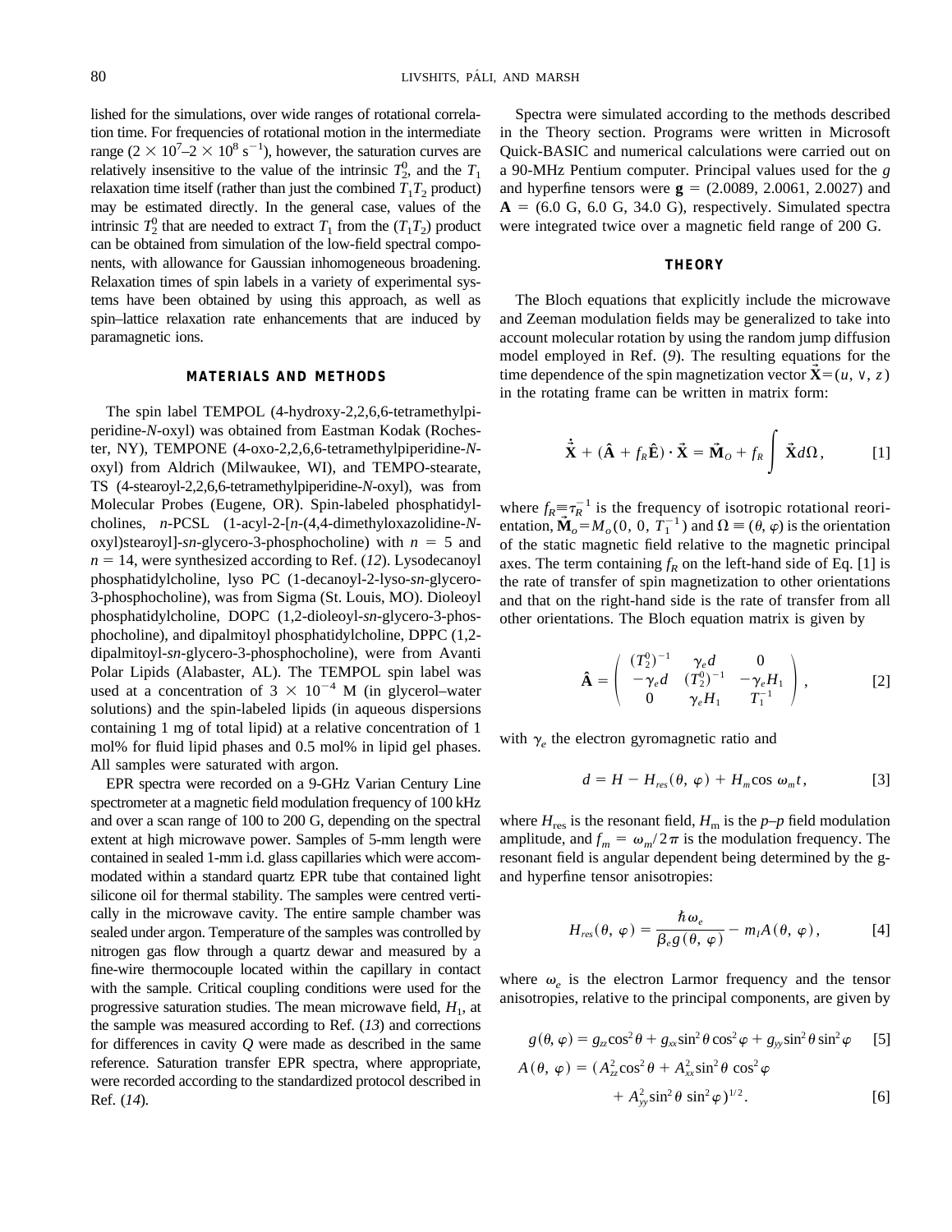Because of the periodic modulation field, the magnetization components  $(u, v, z)$  are expanded in Fourier harmonics of  $\omega_m$ ,

$$
u = \sum_{n=-\infty}^{\infty} u_n e^{-in\omega_m t}; \ \nu = \sum_{n=-\infty}^{\infty} \nu_n e^{-in\omega_m t}; \ z = \sum_{n=-\infty}^{\infty} z_n e^{-in\omega_m t}, \tag{7}
$$

where  $u_n$ ,  $v_n$ ,  $z_n$  are the complex Fourier amplitudes.

Substituting Eqs. [7] into Eq. [1] gives an infinite system of coupled equations for the amplitudes  $\tilde{\mathbf{X}}_n = (u_n, v_n, z_n)$ :

$$
\hat{\mathbf{A}}_0 \cdot \vec{\mathbf{X}}_0 = \vec{\mathbf{M}}_0 + f_R \int \vec{\mathbf{X}}_0 d\Omega + \frac{1}{2} \hat{\gamma} \cdot H_m(\vec{\mathbf{X}}_1 + \vec{\mathbf{X}}_{-1})
$$
\n
$$
\hat{\mathbf{A}}_n \cdot \vec{\mathbf{X}}_n = f_R \int \vec{\mathbf{X}}_n d\Omega + \frac{1}{2} \hat{\gamma} \cdot H_m(\vec{\mathbf{X}}_{n+1} + \vec{\mathbf{X}}_{n-1})
$$
\n[8]

with

$$
\hat{\mathbf{A}}_n = \hat{\mathbf{A}}' + (f_R - in\omega_m)\hat{\mathbf{E}},
$$
 [9]

where  $\hat{A}$ <sup>'</sup> is the Bloch matrix without the modulation field, which is now included explicitly in the term that contains the matrix:

$$
\hat{\gamma} = \left(\begin{array}{ccc} 0 & -\gamma_e & 0 \\ \gamma_e & 0 & 0 \\ 0 & 0 & 0 \end{array}\right). \tag{10}
$$

Halbach (*15*) has shown that, in the small modulation amplitude approximation ( $h_m = \gamma_e H_m T_2^0 < 1$ ), the solution for a similar system (in the absence of diffusion terms) can be obtained by expanding the Fourier coefficients  $u_n$ ,  $v_n$ ,  $z_n$  in a power series of the dimensionless modulation amplitude, *hm*:

$$
u_n = \sum_{\nu=0}^{\infty} u_{n,\nu} h_m^{\nu}; \ \nu_n = \sum_{\nu=0}^{\infty} \nu_{n,\nu} h_m^{\nu}; \ z_n = \sum_{\nu=0}^{\infty} z_{n,\nu} h_m^{\nu}. \quad [11]
$$

The coefficients  $u_{n,\nu}$ ,  $v_{n,\nu}$ ,  $z_{n,\nu}$  with  $\nu < |n|$  disappear because of the symmetry properties of the Bloch equations. This result is readily shown to be valid for the present system as well, with molecular rotational diffusion terms included. It will be noted that the expansion given by Eq. [11] groups together the contributions from all intermodulation sidebands that depend upon a given power of  $h_m$  (cf. Ref. 16). The separation of these sidebands (100 kHz) is much less than the intrinsic linewidths (2–9 MHz).

Restriction to small modulation amplitudes ( $h_m = \gamma_e H_m T_2^0$  $(1)$  means that only terms up to  $\nu = 1$  (and  $n = 1$ ) need to be retained in Eqs. [7], [11] for the first harmonic signal. This

condition requires that the modulation amplitude be sufficiently low that the intensity of the first harmonic signal is linearly dependent on  $H_m$ . This criterion is readily established experimentally and corresponds to normal practice in recording first harmonic EPR spectra. (Preliminary simulations, using a method valid for all values of  $H_m$ , indicate that the saturation behavior of the integrated EPR signal is valid even up to  $h_m \approx$ 1.5, in spite of modulation broadening.) The equations for the vector coefficients of  ${\bf X}_{1,1} = (u_{1,1}, v_{1,1}, z_{1,1})$  that define the magnetization components that are linear in  $h_m$ , and the equations for the zero-order coefficients of  $\mathbf{X}_{0,0} = (u_{0,0}, v_{0,0}, z_{0,0})$ that correspond to the components independent of  $h_m$ , then can be written in the form

$$
\hat{\mathbf{A}}_0 \cdot \vec{\mathbf{X}}_{0,0} = \vec{\mathbf{M}}_o + f_R \int \vec{\mathbf{X}}_{0,0} d\Omega
$$
 [12]

$$
\hat{\mathbf{A}}_1 \cdot \vec{\mathbf{X}}_{1,1} = f_R \int \vec{\mathbf{X}}_{1,1} d\Omega + (\hat{\gamma}/\gamma_e) \cdot \vec{\mathbf{X}}_{0,0},
$$
 [13]

where  $f_R$  and the matrix elements of  $\mathbf{A}_0$  and  $\mathbf{A}_1$  are now dimensionless, which is obtained by multiplying their initial values by  $T_2^0$ . The solution of these integral equations [12] and [13] is relatively straightforward because the integrals  $\vec{I}_0 = \int \vec{X}_{0,0} d\Omega$  and  $\vec{I}_1 = \int \vec{X}_{1,1} d\Omega$  do not depend on the angular variables,  $\Omega = (\theta, \varphi)$ . Thus, solving Eq. [12] for  $\mathbf{X}_{0,0}$  and integrating over  $d\Omega$ , one obtains

$$
\vec{\mathbf{I}}_0 = (\hat{\mathbf{E}} - \hat{\mathbf{J}}_0 f_R)^{-1} \cdot \hat{\mathbf{J}}_0 \cdot \vec{\mathbf{M}}_o, \qquad [14]
$$

where  $\hat{\mathbf{J}}_0 = \int \hat{\mathbf{A}}_0^{-1} d\Omega$ . Substituting from Eq. [14] in Eq. [12] then gives the solution:

$$
\vec{\mathbf{X}}_{0,0} = \hat{\mathbf{A}}_0^{-1} \cdot [\vec{\mathbf{M}}_o + f_R(\hat{\mathbf{E}} - \hat{\mathbf{J}}_0 f_R)^{-1} \cdot \hat{\mathbf{J}}_0 \cdot \vec{\mathbf{M}}_o].
$$
 [15]

Similarly, solving Eq. [13] for  $\vec{\mathbf{X}}_{1,1}$  and integrating over  $d\Omega$ gives

$$
\vec{\mathbf{I}}_1 = (\hat{\mathbf{E}} - \hat{\mathbf{J}}_1 f_R)^{-1} \cdot \vec{\mathbf{J}}_{10},
$$
 [16]

where  $\hat{\mathbf{J}}_1 = \int_{\mathbf{A}} \hat{\mathbf{A}}_1^{-1} d\Omega$  and  $\hat{\mathbf{J}}_{10} = \int_{\mathbf{A}} \hat{\mathbf{A}}_1^{-1} \cdot \hat{\gamma} \cdot \mathbf{X}_{0,0} d\Omega$ . The solution for  $\mathbf{\vec{X}}_{0,0}$  in Eq. [15] is then used for evaluating  $\mathbf{\vec{J}}_{10}$ .

The lineshape of the first harmonic in-phase absorption spectrum is finally given by

$$
V_1 = \text{Re}\{V_{1,1}\},\tag{17}
$$

where  $\mathbf{\vec{I}}_1 = (U_{1,1}, V_{1,1}, Z_{1,1})$ . This result for the lineshape is obtained in closed form and requires only numerical evaluation of the integrals. The inhomogeneous line broadening due to hyperfine interaction with methyl and environmental protons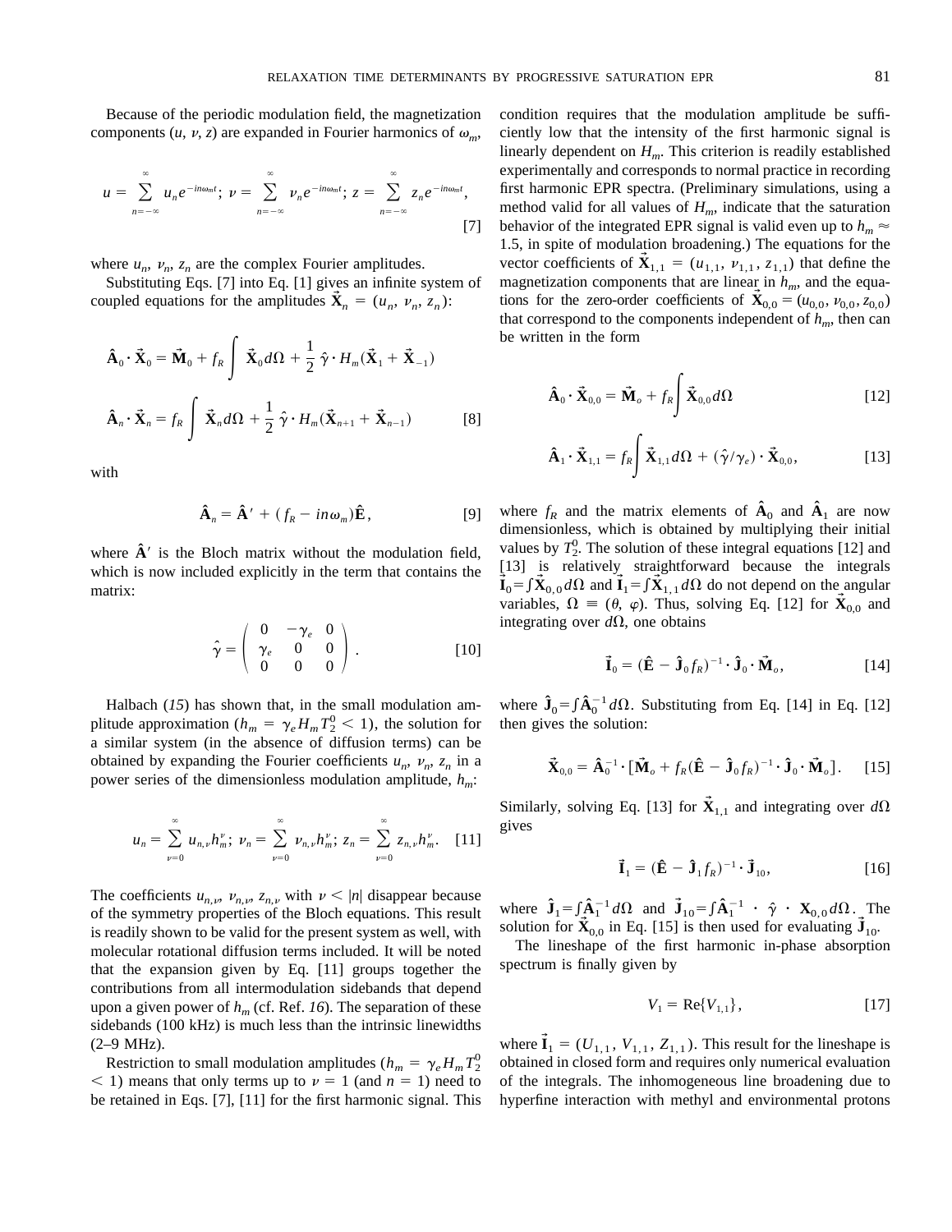can then be taken into account by convoluting this lineshape with a Gaussian function.

The use of the hyperfine resonance field (Eq. [4]) in the Bloch equations is an adiabatic approximation and therefore not applicable in the fast motional regime ( $\tau_R$  < 3  $\times$  10<sup>-9</sup> s) (*17*). In this regime, rotational motion gives rise to a three-line spectrum and to an additional contribution to the spin–spin relaxation that is caused by rotational modulation of the hyperfine and Zeeman anisotropies. The contribution to the spin– spin relaxation rates of the different hyperfine manifolds,  $m<sub>I</sub>$ , contributed by this mechanism can be obtained from timedependent perturbation theory (*18*):

$$
T_2^{-1}(m_I) = T_{2,0}^{-1} + A + Bm_I + Cm_I^2.
$$
 [18]

Here,  $T_{2,0}^{-1}$  contains the residual homogeneous broadening arising from mechanisms other than molecular rotation. The coefficients A, B, and C, which describe the motional broadening in Eq. [18], are directly proportional to the isotropic rotational correlation time ( $\tau_R \equiv 1/f_R$ ) and are given by (*18*)

$$
A = \frac{4}{45} \left[ (\Delta \omega)^2 + 3(\delta \omega)^2 \right] \tau_R \left( 1 + \frac{3}{4} \frac{1}{1 + \omega_e^2 \tau_R^2} \right) + \frac{7}{45} \left[ (\Delta A)^2 + 3(\delta A)^2 \right] \tau_R \left( \frac{1}{1 + \omega_e^2 \tau_R^2} + \frac{3}{7} \frac{1}{1 + \omega_n^2 \tau_R^2} \right)
$$
\n[19]

$$
B = \frac{8}{45} \left[ \Delta \omega \Delta A + 3 \delta \omega \delta A \right] \tau_R \left( 1 + \frac{3}{4} \frac{1}{1 + \omega_e^2 \tau_R^2} \right) \tag{20}
$$

$$
C = \frac{4}{45} \left[ (\Delta A)^2 + 3(\delta A)^2 \right] \tau_R
$$
  
 
$$
\times \left( 1 - \frac{1}{8} \frac{1}{1 + \omega_e^2 \tau_R^2} - \frac{3}{8} \frac{1}{1 + \omega_n^2 \tau_R^2} \right),
$$
 [21]

where the tensor anisotropies  $\Delta \omega = [g_{zz} - \frac{1}{2} (g_{xx} + g_{yy})] \beta_e/\hbar$  $H_o$ ,  $\delta \omega = \frac{1}{2} (g_{xx} - g_{yy}) \beta_e / \hbar H_o$ ,  $\Delta A = A_{zz} - \frac{21}{2} (A_{xx} + A_{yy})$  and  $\delta A = \frac{1}{2}(A_{xx} - A_{yy})$  are in angular frequency units, and  $\omega_n \approx \frac{1}{2}$  $a_N$  is the nuclear Larmor frequency.

For the fast motional regime, spectra were simulated by omitting the terms containing  $f_R$  in Eq. [1] and including instead the motional contributions to the spin–spin relaxation rate,  $T_2^{-1}(m_l)$ , from Eqs. [18]–[21] directly in the Bloch equation matrix (i.e., in Eq. [2]). For a direct comparison of the two methods, in the fast motional regime, it is necessary to omit the terms involving nuclear relaxation from Eqs. [19]–[21]. Then it is found that the power saturation curves calculated for the double-integrated intensities by using the time-dependent perturbation theory are almost identical to those obtained by the adiabatic approach, despite significant differences in lineshape arising from the somewhat different motional models. For simplicity, therefore, the adiabatic approximation is



**FIG. 1.** Effects of magnetic field modulation frequency,  $f_m$ , on the microwave magnetic field  $(H_1)$  dependence of the double integrated intensity of the first harmonic in-phase absorption EPR spectrum  $(V_1)$  of nitroxide spin labels. Results are obtained from spectral simulations as described in the text, in the absence of molecular rotational motion. Simulated spectra were integrated numerically over a static magnetic field range of  $H_0 = \pm 100$  G. Simulations are for intrinsic linewidth  $\Delta H = 1$  G, spin–lattice relaxation time  $T_1 = 5 \mu s$ , and the magnetic field modulation frequencies indicated (symbols). Dotted lines are nonlinear least-squares fits of the simulated data points to Eq. [22].

used throughout the whole rotational frequency range [cf. also Ref. (*19*)].

#### **RESULTS**

#### *Simulation of Saturation Curves*

The power saturation curves for the double-integrated intensity of the simulated in-phase first harmonic absorption spectra are given for different magnetic field modulation frequencies in Fig. 1. The saturation curves depend significantly on modulation frequency for  $T_1$ -relaxation times greater than  $1-2 \mu s$  (Fig. 1). For  $T_1 = 5 \mu s$  and a spin-packet width of 1 G, the effective saturation factor decreases by about a factor of 2 at a modulation frequency of 100 kHz compared with 10 kHz. For values of  $T_1$  shorter than 1–2  $\mu$ s, the dependence on modulation frequency is small (data not shown). The saturation curves for higher modulation frequencies (Fig. 1) are, however, all similar in form to those obtained at low modulation frequency, which corresponds to true slow-passage conditions.

The dependence of the power saturation curves for the second integral of the simulated first harmonic absorption spectra on the frequency of molecular reorientation is given in Fig. 2. These results refer to a Zeeman modulation frequency of 100 kHz. As expected, sensitivity to rotational motion is found that corresponds to spectral diffusion of saturation in the slow-motional regime and to the conventional rotational contribution to the transverse relaxation rate in the faster motional regime. Nonetheless, the saturation curves all correspond quite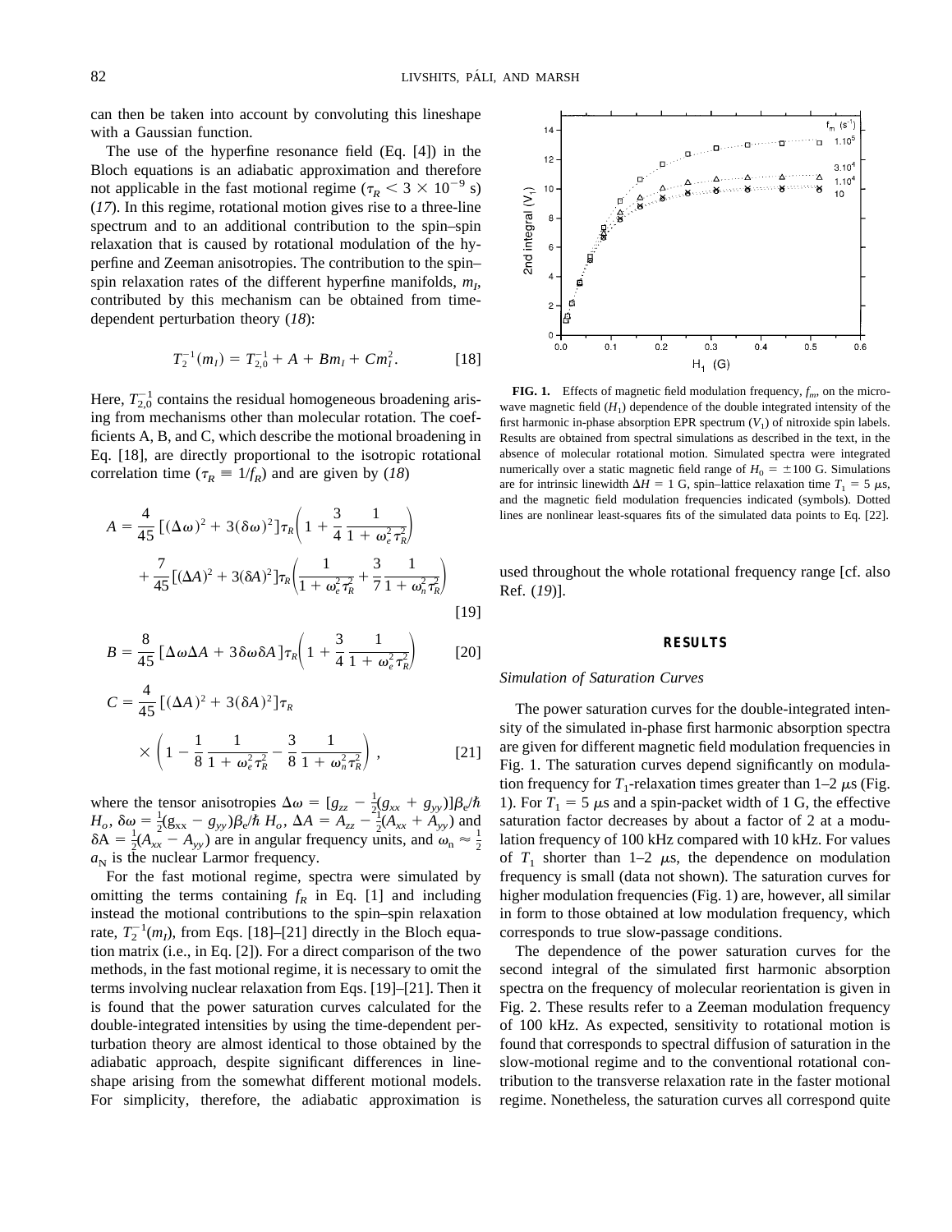

**FIG. 2.** Effects of molecular rotational frequency,  $f_R$ , on the microwave magnetic field  $(H_1)$  dependence of the double integrated intensity of the first harmonic in-phase absorption EPR spectrum of nitroxide spin labels. Results are obtained from spectral simulations as described in the text, for  $\Delta H = 1$  G,  $T_1 = 1.8 \mu s$ ,  $\omega_m/2\pi = 100 \text{ kHz}$ , and the rotational frequencies indicated (symbols). The dotted lines are nonlinear least-squares fits of the simulated data points to Eq. [22].

closely to the form predicted for true slow-passage conditions in the absence of molecular reorientation.

*Fitting simulated saturation curves.* In spite of the sensitivity of the saturation curves both to molecular rotational reorientation and to the magnetic field modulation frequency, the dependence on the microwave magnetic field intensity,  $H_1$ , can be fitted satisfactorily by an expression of the form

$$
S(H_1)/S(H_{1,0}) = P_1H_1/\sqrt{1 + PH_1^2}
$$
 [22]

in all cases, where  $P_1$  and  $P$  are fitting parameters. This is exactly the form obtained for saturation of the second integral,  $S(H_1)$ , of the first-harmonic absorption spectrum with slowpassage conditions and in the absence of molecular motion. Under these latter conditions, the saturation parameter is given exactly by  $P = \gamma_e^2 (T_1 T_2)$  and  $P_1 = 1/H_{1,0}$ , where  $\gamma_e$  is the electron gyromagnetic ratio and  $H_{1,0}$  is a low microwave field intensity that corresponds to the absence of saturation.

Nonlinear least-squares fits of the saturation curves for the simulated spectra to Eq. [22] are given in Figs. 1 and 2, for different modulation frequencies and molecular rotational reorientation rates, respectively. As already stated, the form of the saturation curve is very similar to that predicted for slow-passage and ''no-motion'' conditions. The saturation curves for the double integrated spectral intensity are unchanged by the presence of inhomogeneous broadening (data not shown). This is found under all conditions and extends the generality of previous conclusions that were based on slow-passage analysis (*7*). The analytical expression for slow passage is therefore suitable for quantifying saturation curves of the double-integrated intensity of the first harmonic absorption spectra under essentially all experimental

*Extracting relaxation times.* The values of the fitting parameter *P*, apart from their dependence on  $T_1$  and  $T_2^0$ , depend substantially on the rotational correlation time (and Zeeman modulation frequency). However, the dependence of this parameter on the spin–lattice relaxation time,  $T_1$ , for each rotational frequency can be fitted satisfactorily by the simple dependence

$$
1/P = a + b/T_1.
$$
 [23]

This relation is illustrated in Fig. 3 for simulations corresponding to different rotational frequencies and a modulation frequency of 100 kHz, where *a* and *b* are constants for a given rotational frequency and intrinsic  $T_2$ . The parameter *P* is expressed here as an effective relaxation time product:  $P/\gamma_e^2 =$  $(T_1 T_2)^{eff}$ . Linearity is obtained in all cases, except for the critical region  $f_R \sim 10^7 \text{ s}^{-1}$ , where the relation becomes more approximate.

The parameter *b* can be related to an effective  $T_2$ -value by *b*  $= 1/\gamma_e^2 T_2^{eff}$ . This is an effective value because it comes from the saturation behavior of the spectrum integrated over all three hyperfine manifolds. The dependence of the effective transverse relaxation rate (i.e.,  $1/T_2^{eff}$ ) on rotational frequency is given in Fig. 4 for two values of the intrinsic spin packet width,  $\Delta H$ . For slow rotational frequencies ( $f_R \leq 10^6$  s<sup>-1</sup>) and for fast rotational frequencies  $(f_R \ge 10^{10} \text{ s}^{-1})$ ,  $1/T_2^{eff}$  is essentially



**FIG. 3.** Dependence of the reciprocal fitting parameter of the saturation curve,  $1/P = 1/\gamma_e^2 (T_1 T_2)^{eff}$ , on the reciprocal spin–lattice relaxation time,  $1/T_1$ , for different values of the molecular rotational frequency,  $f_R$ . Deduced from saturation curves (e.g., Fig. 2) for an intrinsic linewidth  $\Delta H = 1$  G and modulation frequency  $\omega_m/2\pi = 100$  kHz. Dotted lines are linear regressions to Eq. [23].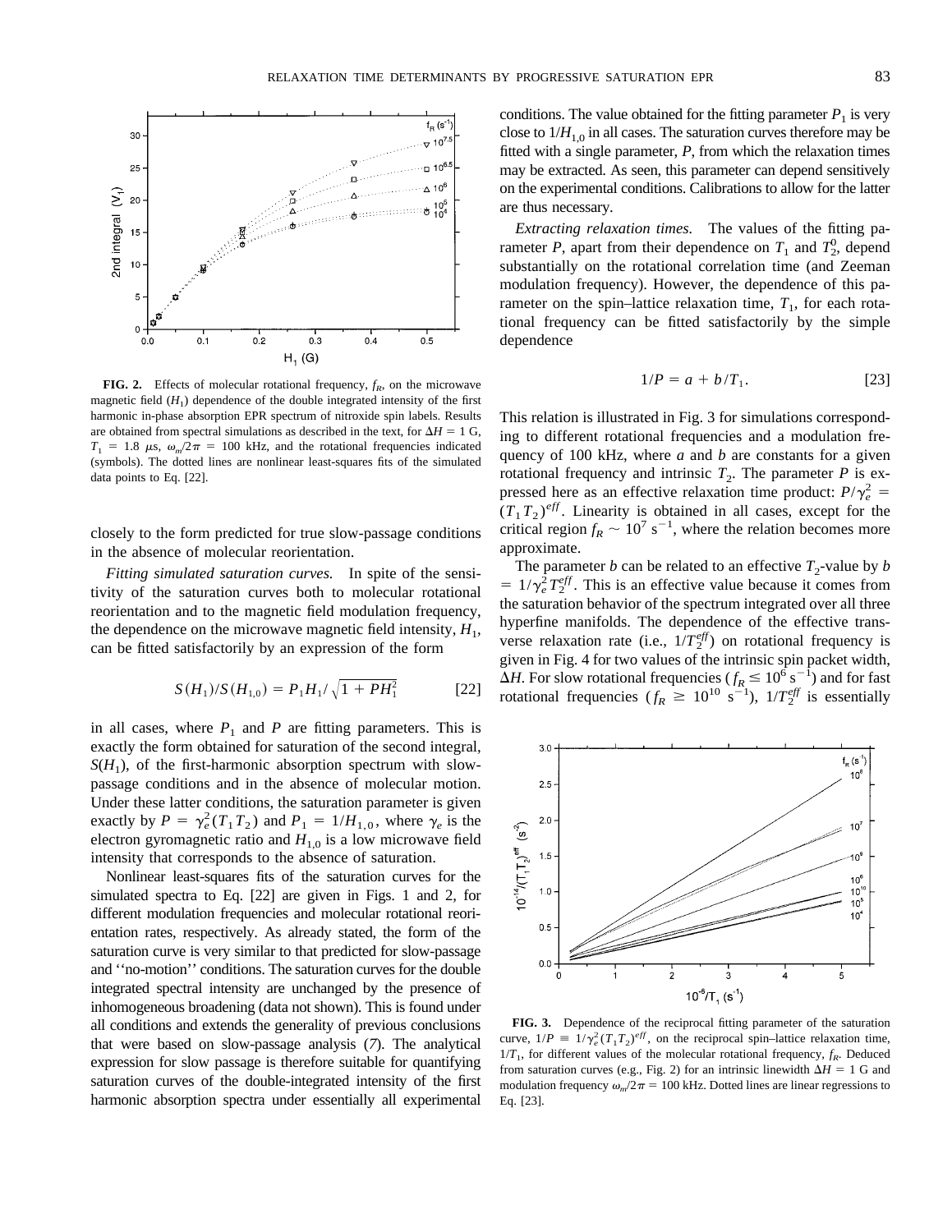

**FIG. 4.** Dependence of  $1/T_2^{eff}$ , the effective  $T_2$ -relaxation rate, defined from the *b* parameter in Eq. [23], on the molecular rotation frequency,  $f_R$ , deduced from the dependences of *P* on  $T_1$  that are given in Fig. 3. ( $\Delta H = 0.5$  and 1 G,  $T_1 = 0.2 - 5.1 \mu s$ ,  $\omega_m/2\pi = 100 \text{ kHz}$ .)

constant and equal to the intrinsic value,  $1/T_2^0$ . In these two regions, the value of the parameter *a* is also constant and close to zero. For intermediate rotational frequencies,  $1/T_2^{eff}$  becomes much greater with a maximum at approximately  $f_R \sim 6.5 \times$  $10^7$  s<sup>-1</sup>. The increase in  $1/T_2^{eff}$  on the low-frequency side of the maximum corresponds to spectral diffusion arising from rotational reorientation (see, e.g., Ref. 20). The increase in  $1/T_2^{eff}$ on the high-frequency side of the maximum corresponds to conventional motional broadening arising from rotational modulation of the spectral anisotropies. Qualitatively, this behavior is reproduced experimentally by the saturation parameter measurements of Squier and Thomas (*21*), although the latter contain also the dependence of  $T_1$  on rotational correlation time from other mechanisms (see Ref. *22*).

As can be seen from Fig. 4, the positions and half-widths of the maxima in the dependence of  $1/T_2^{eff}$  on log  $f_R$ , and the amplitudes of  $1/T_2^{\text{eff}}$  relative to the intrinsic relaxation rates,  $1/T<sub>2</sub><sup>0</sup>$ , are essentially the same for intrinsic spin packet widths differing by a factor of 2:  $\Delta H = 0.5$  and 1 G. In fact, the effective transverse relaxation rate enhancements,  $1/T_2^{eff}$  –  $1/T_2^0$ , decrease by not more than 10% when  $\Delta H$  is increased from 0.5 to 2.0 G. This means that  $1/T_2^{\text{eff}}$  can be represented as a linear sum of an intrinsic and a rotationally induced spin–spin relaxation rate. The resulting calibration for  $1/T_2^{eff}$  in terms of rotational frequency can thus be parameterized numerically by the approximation

$$
1/T_2^{\text{eff}} \approx 1/T_2 + (5 \cdot 10^7/w) \exp[-(\log f_R - 7.83)^2/w^2], \quad [24]
$$

where  $w \approx 1.43$ –1.50 depends only weakly on the intrinsic linewidth. Correspondingly, the calibration for the parameter *a*, defined in terms of  $1/(T_1T_2)^{\text{eff}}$ , can be parameterized by

$$
a/(10^{12} s^2) \approx 8.9 \exp[-(\log f_R - 6.9)^2 / 0.7]
$$
  
+ 6.1 \exp[-(\log f\_R - 8.37)^2 / 0.41] + 1.6. [25]

The effective excess spin–spin relaxation rate can also be described by a generalized spectral density (stretched exponential correlation function) similar to that given in Ref. (*8*), although with less numerical precision than the empirical expression that is given in Eq. [24].

In the intermediate region of rotational frequencies ( $f_R \sim$  $2 \times 10^7 - 2 \times 10^8$  s<sup>-1</sup>) corresponding to incipient motional narrowing, the rotational broadening of the spectrum is very significant. It can be considerably greater than the intrinsic linewidth, if the latter lies in the region of 0.5–1.0 G. For this intermediate range of rotational reorientation frequencies, the spin–lattice relaxation time can be estimated directly from the saturation curve, without detailed knowledge of the intrinsic  $T_2^0$ . This is illustrated in Fig. 5, which gives calibration curves for the spin–lattice relaxation time in terms of the fitting parameter *P* (i.e.,  $\gamma_e^2(T_1T_2)^{eff}$ ) for different values of the intrinsic  $T_2^0$  (or linewidth). The calibration curves for  $\Delta H$ differing by a factor of 2 lie close together, indicating little sensitivity to the intrinsic  $T_2^0$ . The values of the linear fitting parameters in Eq. [23] for this range of rotational frequencies are given in Table 1. It is seen that these vary relatively little for different intrinsic linewidths, especially at rotational frequencies corresponding to the maximum in  $1/T_2^{eff}$ .

For values of the rotational reorientation rate outside the critical intermediate range  $f_R \sim 3 \times 10^7 - 3 \times 10^8 \text{ s}^{-1}$ , the saturation fitting parameter, *P*, depends directly on the intrinsic  $T_2^0$ . The parameter that can be determined immediately from the saturation curves is then the  $(T_1T_2)$  relaxation time product, as in the conventional ''no-motion'' case (cf. Ref. *7*). This is



**FIG. 5.** Dependence of the reciprocal fitting parameter, 1/*P*, deduced from saturation curves, on the reciprocal spin–lattice relaxation time,  $1/T<sub>1</sub>$ , for a rotational frequency of  $f_R = 6 \times 10^7 \text{ s}^{-1}$ , modulation frequency  $\omega_m/2\pi = 100$ kHz, and different values of the intrinsic linewidth  $\Delta H$  (i.e.,  $T_2^0$  relaxation time), as indicated.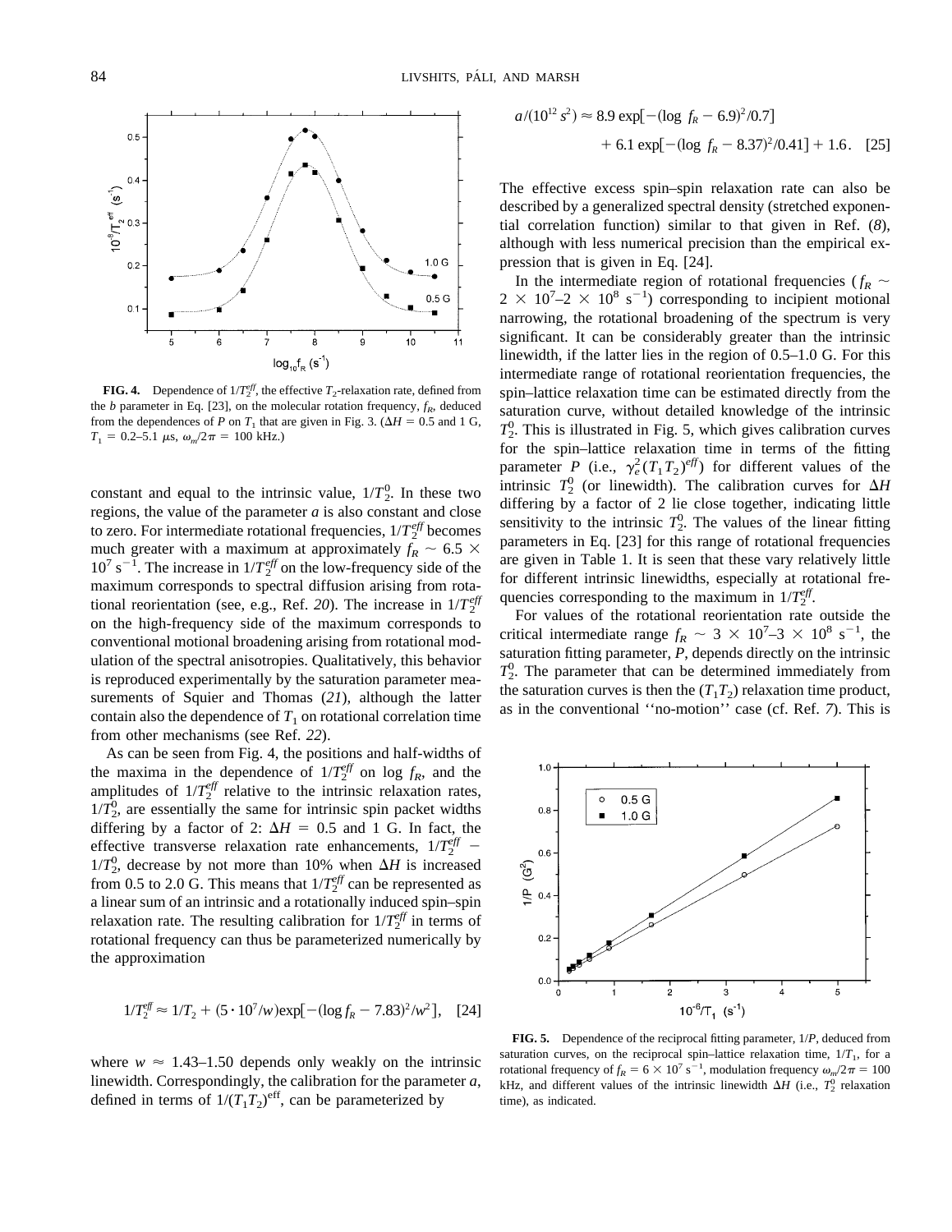**Calibration of the Fitting Parameters** *a* **and** *b* **in Eq. [23] for Rotational Frequencies in the Range**  $10^7$  $s^{-1} < f_R < 10^9$  $s^{-1}$ **Which Give Rise to Extreme Motional Broadening**

| $f_{R}$ (s <sup>-1</sup> )    | $\Delta H$ (G) | $T_1$ ( $\mu$ s) | $a(G^2)$        | $b \times 10^{-6}$ (G <sup>2</sup> s) |
|-------------------------------|----------------|------------------|-----------------|---------------------------------------|
| $1.0 \times 10^{7}$           | $0.5 - 1.5$    | $(0.2 - 6.6)$    | $0.032 - 0.044$ | $0.083 - 0.145$                       |
| 3.16 $\times$ 10 <sup>7</sup> | $0.5 - 1.5$    | $(0.2 - 6.6)$    | $0.022 - 0.029$ | $0.137 - 0.185$                       |
| $1.0 \times 10^8$             | $0.5 - 1.0$    | $(0.2 - 5.1)$    | $0.024 - 0.025$ | $0.134 - 0.162$                       |
| 3.16 $\times$ 10 <sup>8</sup> | $0.5 - 1.5$    | $(0.2 - 6.6)$    | $0.022 - 0.023$ | $0.100 - 0.129$                       |
| $1.0 \times 10^{9}$           | $0.5 - 1.0$    | $(0.2 - 5.1)$    | $0.012 - 0.014$ | $0.063 - 0.091$                       |

*Note.* Results are given for different values of the intrinsic linewidth,  $\Delta H$ , and the range of  $T_1$ -values for which the fitting was performed is indicated. Zeeman modulation frequency:  $\omega_m/2\pi = 100$  kHz.

illustrated by Fig. 6, in which the effective  $1/(T_1T_2)$  product deduced from fitting the simulated saturation curves is plotted against the true values used as input parameters for the simulations. Values of  $T_1$  and intrinsic linewidth have been varied in different simulations over the ranges  $0.2-5 \mu s$  and  $0.5-3.0$ G, respectively. For rotational reorientation frequencies in the ranges  $f_R$  < 10<sup>6</sup> s<sup>-1</sup> and  $f_R$  > 3 × 10<sup>9</sup> s<sup>-1</sup>, the measured values of  $1/(T_1T_2)^{eff}$  are uniquely related to the true relaxation time product, irrespective of the individual values of  $T_1$  and  $T_2^0$ . At the extremes, for values of  $f_R = 3 \times 10^6$  s<sup>-1</sup> and  $10^9$  s<sup>-1</sup>, this relation only holds approximately true, but the calibration curves lie within a sufficiently narrow region for the  $(T_1T_2)$ product to be estimated with a tolerable degree of accuracy.

Fitting parameters,  $a'$  and  $b'$ , for the  $(T_1T_2)$  calibrations can be given in terms of the linear relation

$$
1/(T_1T_2)^{eff} = a' + b'/(T_1T_2).
$$
 [26]



**FIG. 6.** Dependence of the reciprocal effective  $(T_1T_2)$  relaxation time product,  $(1/T_1T_2)^{eff}$ , deduced from the values of *P* used in fitting the simulated saturation curves to Eq. [22] on the input value of the reciprocal relaxation time product,  $1/(T_1T_2)$ , used for the simulations, for molecular rotation frequency  $f_R$  $= 10^6$  s<sup>-1</sup>, modulation frequency  $\omega_m/2\pi = 100$  kHz, and values of  $T_1$  in the range  $0.2-4$   $\mu$ s and of  $\Delta H$  in the range 1.0–3.0 G, as indicated.

## **TABLE 2**

**Calibration of the Fitting Parameters** *a*\* **and** *b*\* **in Eq. [26] for** Rotational Frequencies in the Ranges  $10^5 \text{ s}^{-1} < f_R < 10^7 \text{ s}^{-1}$  and  $10^9$   $s^{-1} < f_R < 3.16 \times 10^{10}$   $s^{-1}$  for Which Rotational Broadening **Is Not Appreciable**

| $f_R(s^{-1})$                  | $\Delta H$ (G) | $a' \times 10^{-14}$ (s <sup>-2</sup> ) | b'            |
|--------------------------------|----------------|-----------------------------------------|---------------|
| $1.0 \times 10^5$              | $1.0 - 3.0$    | $0.01 - 0.06$                           | $0.97 - 0.93$ |
| $1.0 \times 10^6$              | $1.0 - 2.8$    | $0.037 - 0.11$                          | $1.07 - 1.00$ |
| 3.16 $\times$ 10 <sup>6</sup>  | $1.0 - 3.0$    | $0.10 - 0.16$                           | $1.34 - 1.10$ |
| $6.0 \times 10^{6}$            | $1.0 - 3.0$    | $0.115 - 0.164$                         | $1.67 - 1.22$ |
| $1.0 \times 10^{7}$            | $1.0 - 3.0$    | $0.126 - 0.172$                         | $2.03 - 1.33$ |
| $1.0 \times 10^{7}$            | $0.5 - 1.0$    | $0.090 - 0.126$                         | $2.96 - 2.03$ |
| $1.0 \times 10^{9}$            | $0.5 - 1.0$    | $0.037 - 0.043$                         | $2.20 - 1.60$ |
| 3.16 $\times$ 10 <sup>9</sup>  | $0.5 - 1.0$    | $0.016 - 0.025$                         | $1.47 - 1.21$ |
| $1.0 \times 10^{10}$           | $0.5 - 1.0$    | $0.011 - 0.019$                         | $1.17 - 1.05$ |
| 3.16 $\times$ 10 <sup>10</sup> | $0.5 - 1.0$    | $0.009 - 0.018$                         | $1.03 - 1.00$ |
|                                |                |                                         |               |

*Note.* Values are given for different intrinsic linewidths,  $\Delta H$ , and are fitted over the interval  $T_1 = 0.2{\text -}5.1$   $\mu$ s. Zeeman modulation frequency:  $\omega_m/2\pi =$ 100 kHz.

These calibration constants corresponding to the ranges of rotational frequency for which motional broadening is not appreciable are given in Table 2. Close to single, unique values are obtained for very fast and very slow motions, independent of the values of the intrinsic  $T_2^0$  or linewidth. For these regions, the slope of the calibrations tends to unity and the intercept becomes very small. As the critical range of rotational frequency for extreme motional broadening is approached from either side, the calibration parameters then come to depend upon the value of the intrinsic linewidth. Under these conditions, the slope of the calibrations decreases towards unity with increasing spin packet width. For rotational frequencies  $f_R$  =  $10^7$  s<sup>-1</sup> and  $f_R = 10^9$  s<sup>-1</sup>, the calibrations overlap with those given in Table 1 and neither approach yields unique values independent of  $T_2^0$ .

Depending on the rotational reorientation frequency, either the  $(T_1T_2)$  relaxation time product or the spin–lattice relaxation time  $T_1$  therefore may be determined from fitting the microwave power saturation curves in a continuous-wave progressive saturation experiment (Eq. [22]). This procedure requires an estimate of the rotational correlation time/reorientation frequency, which can be obtained from either the conventional or the saturation transfer EPR lineshapes, as appropriate, and then using the corresponding calibration curves (cf. Figs. 3–6). It should be noted that, although the simulated dependences of the saturation parameter on  $1/T_1$  or  $1/(T_1T_2)$  can be fitted satisfactorily by the linear equations [23] and [26] over a rather wide range of  $T_1$ -values, these dependences become nonlinear on extension to longer  $T_1$ -values. This nonlinearity is evidently due to the fact that the effects of rotation-induced diffusion and modulation frequency can only be taken into account approximately by an effective  $T_1$  and  $T_2$ , especially at long  $T_1$ . Application of the methods is demonstrated in the following Experimental section, for spin-label systems with a range of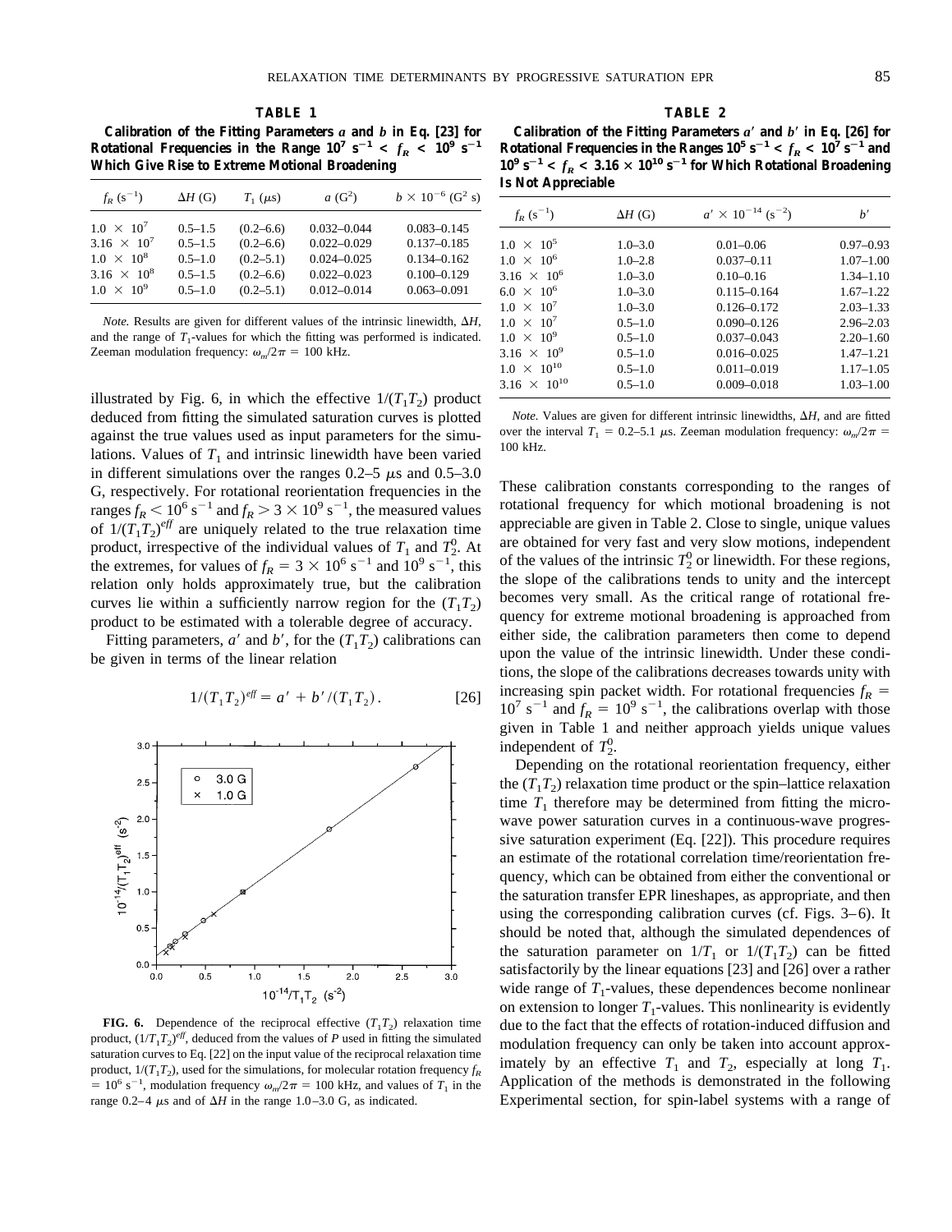| Glycerol<br>(% ) | $T$ (°C) | $\tau_{R}$ (ns)   | $10^{-14}$<br>$\frac{1}{(T_1T_2)^{eff}}$ (s <sup>-2</sup> ) | $\Delta H$ (G)  | $(T_1T_2) \times 10^{14}$<br>$(s^2)$ | $T_1$ ( $\mu$ s) |
|------------------|----------|-------------------|-------------------------------------------------------------|-----------------|--------------------------------------|------------------|
| 100              | $-10$    | ± 5<br>160        | $0.102 \pm 0.06$                                            | $1.65 \pm 0.05$ | $36.5 \pm 2.5$                       | $10.6 \pm 0.7$   |
| 90               | $+5$     | $\pm$ 0.5<br>8.5  | $0.216 \pm 0.011$                                           | $1.95 \pm 0.05$ | $14.0 \pm 1.5$                       | $4.8 \pm 0.6$    |
| 70               | $+15$    | $0.120 \pm 0.005$ | $0.0815 \pm 0.002$                                          |                 | $16.7 \pm 1.5$                       |                  |

**TABLE 3 Relaxation Parameters Deduced from the Saturation Properties of TEMPOL in Glycerol–Water Mixtures of Different Viscosities**

different rotational correlation times. For the correlation time regions which border between the extreme slow or fast motional regimes and the intermediate regime of strong motional broadening, a knowledge of  $T_2^0$  is required to choose the appropriate calibration. This can be obtained from simulation of the low-power spectra, allowing for inhomogeneous broadening, as is illustrated in the Experimental section below.

#### *Experimental Saturation Curves*

Saturation curves were obtained for the small, soluble spin label TEMPOL in glycerol–water mixtures of varying viscosity and for spin-labeled phospholipids in various lipid and membrane environments that correspond to different rotational mobilities. In the latter case, the spin–lattice relaxation time,  $T_1$ , was also varied via the relaxation enhancement induced by paramagnetic ions. The saturation curves were constructed by evaluating the second integral of the in-phase first-harmonic absorption spectra which were fitted to Eq. [22] using values of  $H<sub>1</sub>$  at the sample. As found previously (7), the experimental saturation curves could be described well by Eq. [22], in all cases. All experiments were performed with a modulation frequency of 100 kHz, and calibrations were used from simulations that specifically took account of this Zeeman modulation. The modulation amplitude was restricted to  $(1/3)\Delta H^{PP}$ , or less, in order to fulfill the conditions used for the simulations. In addition, the modulation amplitude dependence was tested for the TEMPONE spin label in 80% aqueous glycerol at 20°C. The saturation behavior of the integrated spectral intensity was found to be independent of the modulation amplitude over the range  $H_m = (0.1-0.5) \times \Delta H^{PP}$ . For the same sample it was also found that the  $(T_1T_2)$  products obtained from the saturation curves for the three individual hyperfine lines were inversely proportional to their widths, that is, that the effective  $T_1$  was the same, to within experimental error, for all three lines, as is assumed in fitting the integrals of the entire spectrum.

*1. TEMPOL/glycerol–water mixtures.* The viscosity of the solutions was adjusted by varying the glycerol content and the temperature to obtain rotational correlation times corresponding to the slow motional ( $\tau_R \sim 1.6 \times 10^{-7}$  s), intermediate ( $\tau_R \sim 10^{-8}$  s) and fast motional ( $\tau_R \sim 10^{-10}$  s) regimes, as determined from the conventional spectral lineshapes in comparison with simulations (see also Ref. *23*). These regimes correspond to the samples containing 100%,

90%, and 70% glycerol, respectively, in Table 3. The effective  $(T_1T_2)$  products obtained from fitting the saturation curves to Eq. [22], and also the values of  $T_1$  for the samples with 100% and 90% glycerol and of the true  $(T_1T_2)$  relaxation time product for the sample with 70% glycerol, which are deduced from the calibrations obtained by simulation, are given in Table 3. The sample with 100% glycerol lies on the edge of the intermediate motional regime where  $T_2^0$  is required to select the correct calibration and hence to obtain a value for  $T_1$ . The value of  $T_2$  was determined from lineshape simulations. This was also done for the sample with 90% glycerol to improve accuracy in the determination of  $T_1$ , although for samples in this intermediate motional regime a reasonable estimate of  $T_1$  can be obtained without detailed knowledge of  $T_2^0$ . The values of the  $(T_1T_2)$  product obtained from the separate measurements of  $T_1$  and  $T_2$  for these two samples are also reported in Table 3. It was found that the measured values of the saturation parameter for TEMPOL in glycerol–water mixtures studied with 100% and 70% glycerol exceeded those corresponding to the linear calibrations given in Tables 1 and 2. Therefore, nonlinear calibrations obtained by simulation for longer  $T_1$  intervals (1 to 10 or 15  $\mu$ s) were used to extract values of  $T_1$  or the  $(T_1T_2)$  product from the experimental data, in these particular instances.

It is interesting to note that the extent of saturation (i.e., the value of  $(T_1T_2)^{\ell f f}$  for the fast-rotating spin label (in 70%) glycerol) is somewhat greater than that for the slow-rotating spin label (in 100% glycerol), although the latter was measured at a lower temperature. This difference is due to spectral diffusion for the slower rotating spin label. Correspondingly, the values of the  $(T_1T_2)$  product deduced for these two systems are found to be in the reverse order to their effective values (see Table 3). This is consistent with the fast rotating spin label in 70% glycerol having a shorter  $T_1$  than that for the slower rotating spin label in 100% glycerol.

*2. Lipid spin labels in lysolipid micelles and fluid lipid bilayers.* The EPR spectra of phosphatidylcholine spin-labeled at the 5-position of the chain (5-PCSL) in micelles of lysodecanoyl phosphatidylcholine at 34°C correspond to nearly isotropic (or weakly anisotropic) rotation because of averaging of the intramicellar motional anisotropy by the overall micelle rotation. The effective rotational correlation time estimated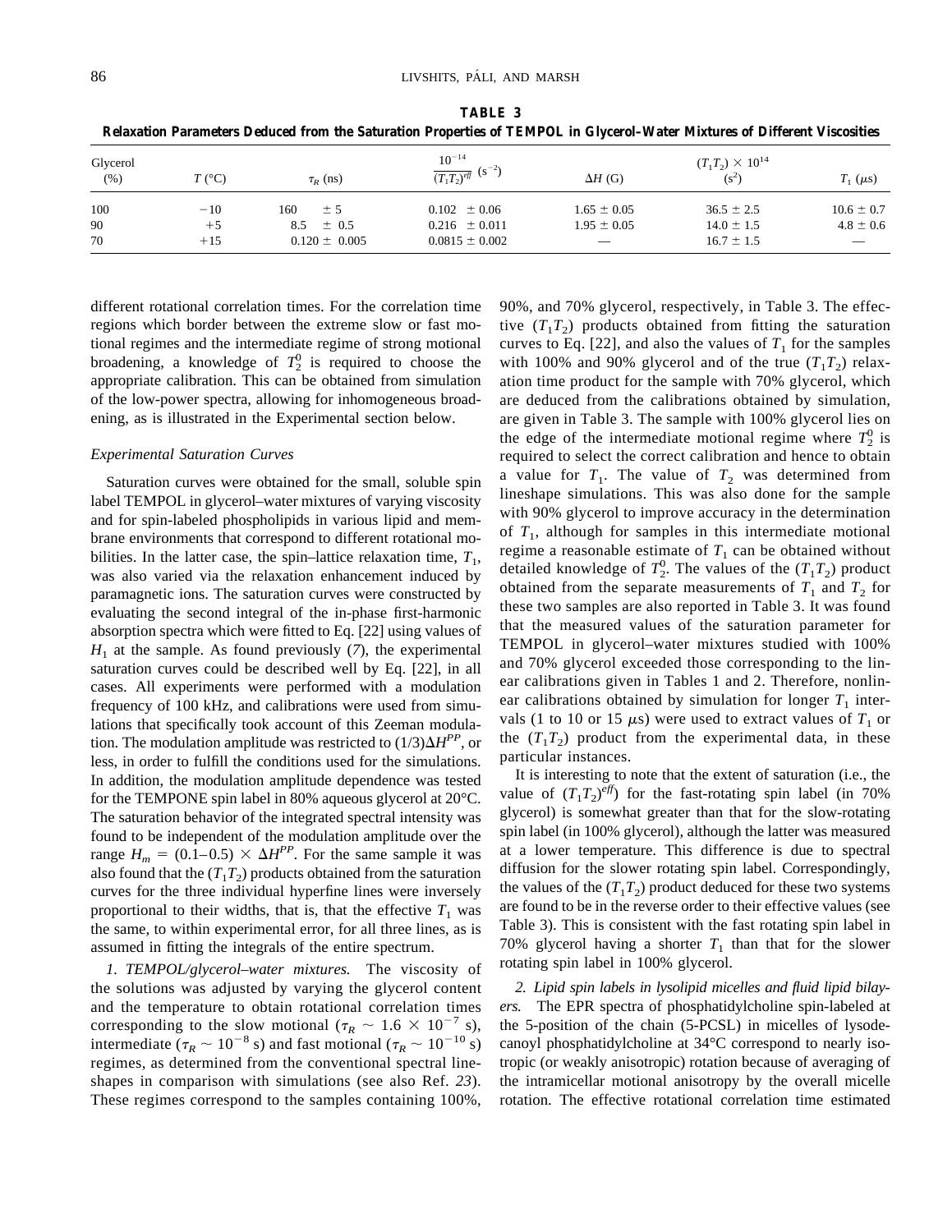**TABLE 4 Relaxation Parameters Deduced from the Saturation Properties of Spin-Labeled Phosphatidylcholine (***n***-PCSL) and of TEMPO-stearate (TS) in Lipid Micelles and Fluid Lipid Bilayers**

| Label     | Lipid       | $[Ni^{2+}]$<br>(mM) | $T$ (°C) | $\tau_R$ (ns)  | $10^{-14}$<br>$(s^{-2})$<br>$\overline{(T_1T_2)^{eff}}$ | $\Delta H$ (G)  | $T_1$ ( $\mu$ s) |
|-----------|-------------|---------------------|----------|----------------|---------------------------------------------------------|-----------------|------------------|
|           |             |                     |          |                |                                                         |                 |                  |
| 5-PCSL    | LysoPC      |                     | 34       | $3.7 \pm 0.2$  | $0.97 \pm 0.05$                                         | $3.05 \pm 0.05$ | $0.85 \pm 0.07$  |
| 14-PCSL   | <b>DOPC</b> | $\Omega$            | 20       | $1.6 \pm 0.05$ | $1.05 \pm 0.05$                                         | $1.7 \pm 0.05$  | $0.44 \pm 0.02$  |
| 14-PCSL   | <b>DOPC</b> | 25                  | 20       | $1.6 \pm 0.05$ | $1.16 \pm 0.05$                                         | $1.7 \pm 0.05$  | $0.41 \pm 0.02$  |
| <b>TS</b> | <b>DOPC</b> |                     | 20       | $1.5 \pm 0.05$ | $0.614 \pm 0.035$                                       | $0.57 \pm 0.03$ | $0.43 \pm 0.03$  |
| <b>TS</b> | <b>DOPC</b> |                     | 20       | $1.5 \pm 0.05$ | $0.67 \pm 0.04$                                         | $0.58 \pm 0.03$ | $0.39 \pm 0.03$  |
| <b>TS</b> | <b>DOPC</b> | 10                  | 20       | $1.5 \pm 0.05$ | 0.8<br>$\pm 0.05$                                       | $0.61 \pm 0.03$ | $0.33 \pm 0.03$  |
| <b>TS</b> | <b>DOPC</b> | 25                  | 20       | $1.5 \pm 0.05$ | $\pm 0.06$<br>1.27                                      | $0.70 \pm 0.03$ | $0.22 \pm 0.02$  |

from the ratios of the lineheights in the conventional EPR spectrum is  $\tau_R \approx 3.7 \times 10^{-9}$  s (see, e.g., Ref. *18*). The EPR spectra of phosphatidylcholine spin-labeled at the 14-position of chain (14-PCSL) in fluid bilayers of dioleoyl phosphatidylcholine (DOPC) at 20°C correspond to an effective rotational correlation time of  $\tau_R \approx 1.6 \times 10^{-9}$  s, although the spectra are somewhat anisotropic. The rotational correlation time of TEMPO-stearate in fluid DOPC bilayers is in the region of  $1.5 \times 10^{-9}$  s at 20°C, as evidenced by the conventional EPR spectral lineshapes. The correlation times for the probes in this system lie in the borderline range for which there is no unique calibration in terms either of  $T_1$  or of the  $(T_1T_2)$  product. For this reason, the spin packet widths (or intrinsic  $T_2$ ) were determined from lineshape simulations of the conventional EPR spectra. These values and the  $T_1$ -values derived from calibration curves such as those of Fig. 5 are given in Table 4.

The relaxation enhancement induced by addition of the paramagnetic salt  $NiCl<sub>2</sub>$  in the aqueous phase was also studied for TEMPO-stearate in DOPC bilayers. The  $(T_1T_2)$  products that were obtained by using calibrations such as those in Fig. 4 were found to decrease with increasing  $Ni<sup>2+</sup>$  ion concentration. Because this probe is exposed to water one would expect strong Heisenberg spin exchange at high concentrations of aqueous Ni<sup>2+</sup> ions that will make equal contributions to the  $T_1$ and  $T_2$ -relaxation rates of the TEMPO-stearate spin label. By using the latter condition, the spin–lattice relaxation time,  $T_1$ , can be extracted readily from the measured values of  $(T_1T_2)$ . The resulting values of the spin–lattice relaxation rate,  $1/T_1$ , were found to increase essentially linearly with  $Ni<sup>2+</sup>$  ion concentration, as expected for a true relaxation enhancement by Heisenberg exchange (see Table 4).

*3. Lipid spin label in gel-phase lipid bilayers.* The saturation transfer EPR spectra of the 5-PCSL spin label in DPPC bilayers in the gel phase at 15°C were characteristic of an effective rotational correlation time in the region of  $10^{-5}$  s (see, e.g., Ref. *24*). This corresponds to a slow rotational mobility for which the  $(T_1T_2)$  relaxation time product may be determined from the saturation curves. These values deduced from the appropriate calibrations are given in Table 5. Lineshape analysis of the low-field spectral component with Gaussian–Lorentzian convolution indicated that the Lorentzian component dominated and essentially accounted for the whole of the half-width values. The values of  $T_2$  deduced in this way

| <b>TABLE 5</b>      |  |  |
|---------------------|--|--|
| Delavation Dovemete |  |  |

**Influence of Ni2**<sup>1</sup> **Ion Concentration on the Relaxation Parameters Deduced from the Saturation Properties and Linewidths of 5-PCSL in DPPC Bilayers in the Gel Phase at 15°C**

|                                | $\frac{10^{-14}}{(T_1T_2)^{eff}}$ (s <sup>-2</sup> ) | $(T_1T_2) \times 10^{14}$ |                         |                  |
|--------------------------------|------------------------------------------------------|---------------------------|-------------------------|------------------|
| $[Ni^{2+}]$ (mM)               |                                                      | $(s^2)$                   | $T_2$ (ns) <sup>a</sup> | $T_1$ ( $\mu$ s) |
| 0                              | $0.31 \pm 0.01$                                      | $3.2 \pm 0.15$            | $19 \pm 0.7$            | $1.7 \pm 0.1$    |
| 5                              | $0.49 \pm 0.02$                                      | $2.1 \pm 0.1$             | $19 \pm 0.7$            | $1.1 \pm 0.1$    |
| 10                             | $0.495 \pm 0.025$                                    | $2.0 \pm 0.1$             | $21 \pm 1$              | $0.95 \pm 0.1$   |
| 15                             | $0.61 \pm 0.02$                                      | $1.65 \pm 0.07$           | $18 \pm 0.8$            | $0.9 \pm 0.08$   |
| 20                             | $0.7 \pm 0.02$                                       | $1.45 \pm 0.05$           | $18 \pm 0.8$            | $0.8 \pm 0.07$   |
| 30                             | $0.90 \pm 0.03$                                      | $1.1 \pm 0.04$            | $17 \pm 0.6$            | $0.65 \pm 0.05$  |
| 40                             | $1.2 \pm 0.04$                                       | $0.87 \pm 0.04$           | $20 \pm 1$              | $0.44 \pm 0.04$  |
| $5 + 60$ mM CaCl <sub>2</sub>  | $0.32 \pm 0.01$                                      | $3.15 \pm 0.15$           | $17 \pm 0.6$            | $1.8 \pm 0.1$    |
| $10 + 60$ mM CaCl <sub>2</sub> | $0.32 \pm 0.01$                                      | $3.15 \pm 0.15$           | $17 \pm 0.6$            | $1.8 \pm 0.1$    |
| $30 + 60$ mM CaCl <sub>2</sub> | $0.44 \pm 0.02$                                      | $2.3 \pm 0.12$            | $23 \pm 1.5$            | $1.0 \pm 0.1$    |

*<sup>a</sup>* Deduced from the linewidth of the low-field extremum in the quasi-powder spectrum (see text).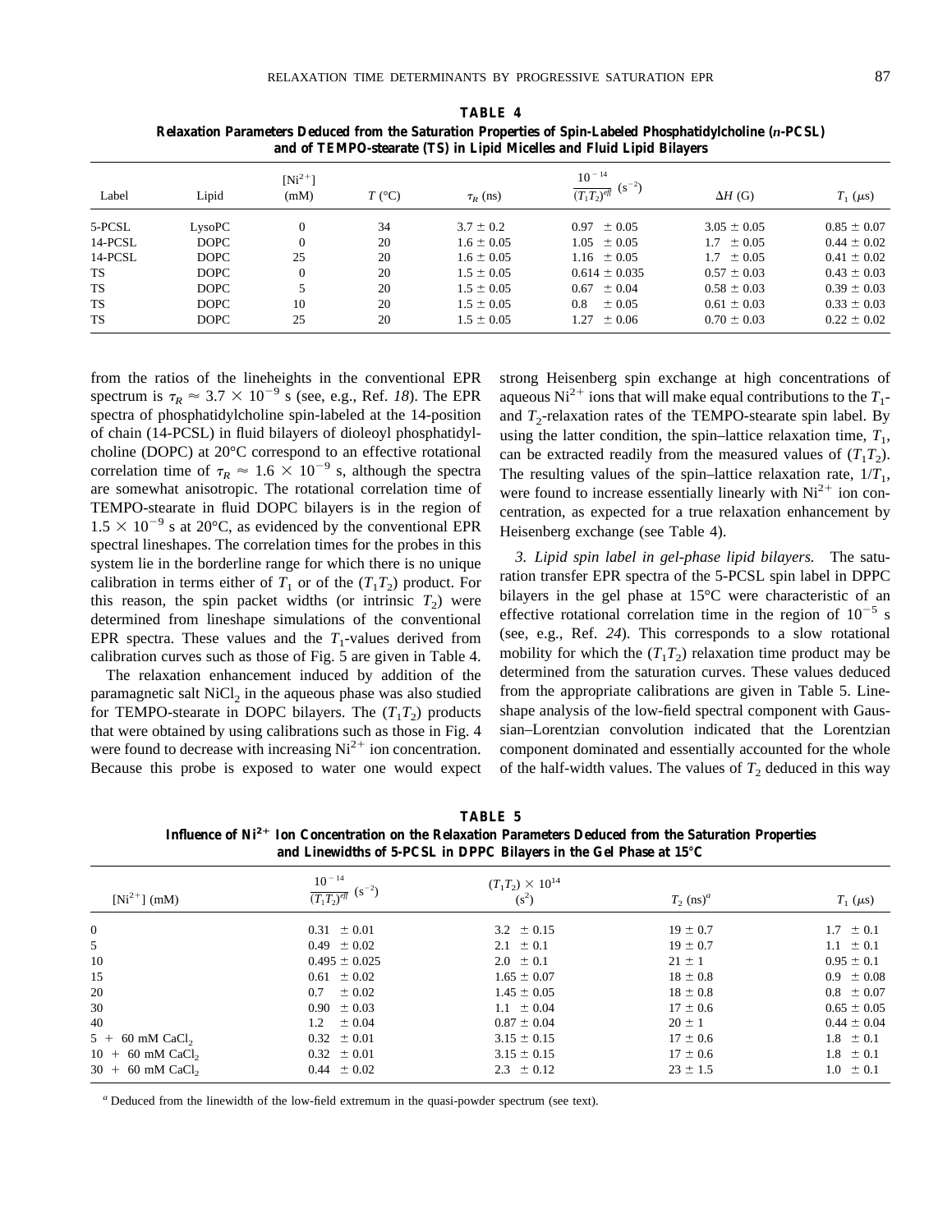

**FIG. 7.** Dependence of the reciprocal relaxation time product,  $1/(T_1T_2)$ , deduced from calibrations of the saturation curves, on  $Ni<sup>2+</sup>$  ion concentration in the aqueous medium for the 5-PCSL spin label in gel-phase DPPC bilayers at 15°C.

 $(\Delta H = 1/\gamma_e T_2)$  were independent of Ni<sup>2+</sup> ion concentration in the aqueous phase (see Table 5) and were used to provide estimates of the  $T_1$  relaxation times from the  $(T_1T_2)$  products obtained in the saturation studies. These values are also given in Table 5. The dependences of  $1/(T_1T_2)$  and of  $1/T_1$  on Ni<sup>2+</sup> ion concentration were again linear (see Fig. 7), as expected for a spin–lattice relaxation enhancement by dipole–dipole interactions with the fast-relaxing  $Ni^{2+}$  species. In the presence of excess  $Ca^{2+}$  ions, added  $Ni^{2+}$  was found to have little effect on the  $T_1$  relaxation times (Table 5). This, together with the lack of influence of 60 mM CaCl<sub>2</sub> on the  $T_1$ -relaxation, confirms that the relaxation enhancement induced by  $Ni^{2+}$  in the absence of  $Ca^{2+}$  is a paramagnetic (dipolar) effect. The concentration of divalent ion binding sites at the bilayer surface was 5–10 times larger than the ion concentrations used. Therefore, adsorption of  $Ca^{2+}$  at the lipid surface depleted the surface regions of  $Ni^{2+}$  ions in a noncompetitive manner because of the repulsive electrostatic potential built up at the bilayer surface.

#### **DISCUSSION**

The saturation curves for the second integral of the first harmonic in-phase absorption spectra of nitroxide spin labels take the form predicted by simple slow-passage conditions in the absence of molecular motion. This is true for all likely experimental conditions, including high modulation frequencies and the presence of both molecular reorientation and inhomogeneous broadening. These results have been established by spectral simulations that take explicit account of the microwave and modulation fields, as well as using models for the molecular motion that cover all accessible correlation time regimes. Analyzing saturation curves by means of the double integrated intensity of the conventional

EPR spectrum is therefore appropriate not only in allowing for inhomogeneous broadening, as suggested previously (*7*), but also in comparing systems with different mobilities. In the latter case, however, calibrations appropriate to the particular rotational correlation time (and modulation frequency) must be used to extract the true relaxation times. These calibrations have been established here by means of the spectral simulations. Because  $14N$  nuclear relaxation is not considered explicitly in the theoretical treatment, the spin–lattice relaxation times deduced are effective values that include the effects of nuclear relaxation. This point is covered in detail in the Appendix. The assumption of equal effective electron relaxation times for all three hyperfine lines is reasonable in the presence of nuclear relaxation, and, over a wide range of rotational correlation times, the intrinsic electron relaxation time is three times the effective value (see Appendix).

An important result found from the dependence of the saturation properties on molecular reorientation rate is that, for the intermediate regime  $(2 \times 10^7 \text{ s}^{-1} < f_R < 2 \times 10^8$  $s^{-1}$ ), the saturation properties depend only weakly on the intrinsic  $T_2^0$ . Values of  $T_1$  may then be estimated directly from the saturation curves, rather than values of the  $(T_1T_2)$ product that normally are extracted from progressive saturation experiments. This intermediate regime is readily identified from the extreme motional broadening of the spectra that also provides a sensitive means for determining the molecular reorientation rate from the lineshapes.

The methods have been applied to experimental systems, including those of biological interest, which are representative of the different rotational correlation time regimes. These include both the fast and slow regimes where the  $(T_1T_2)$  relaxation time product may be determined, as well as the intermediate regime for which a direct determination of  $T_1$  is possible. The experimental validity of the method has been established from the linearity of the measured increase in spin–lattice relaxation rate with increasing  $Ni<sup>2+</sup>$ ion concentration in the aqueous phase, for two spin-labeled membrane systems. The latter correspond to true relaxation enhancements induced both by Heisenberg spin exchange with the surface-exposed TEMPO-stearate spin label and by magnetic dipole–dipole interactions with the membraneembedded 5-PCSL spin label. These illustrate two common applications of this branch of spin-label methodology, namely in determining accessibility of spin-labeled groups (e.g., Refs. *1, 25*) and in measuring the depth of spin-labeled groups in membranes (*26*).

Of considerable interest are the significantly longer  $T_1$ relaxation times obtained for TEMPOL in glycerol solutions, as compared with the lipid spin labels in micelles, fluid phospholipid bilayers, and even gel-phase bilayers (cf. Tables 3–5). For 5-PCSL in lysoPC micelles, and 14-PCSL and TEMPO-stearate in fluid DOPC bilayers, the effective correlation times (for overall motion) are close to that of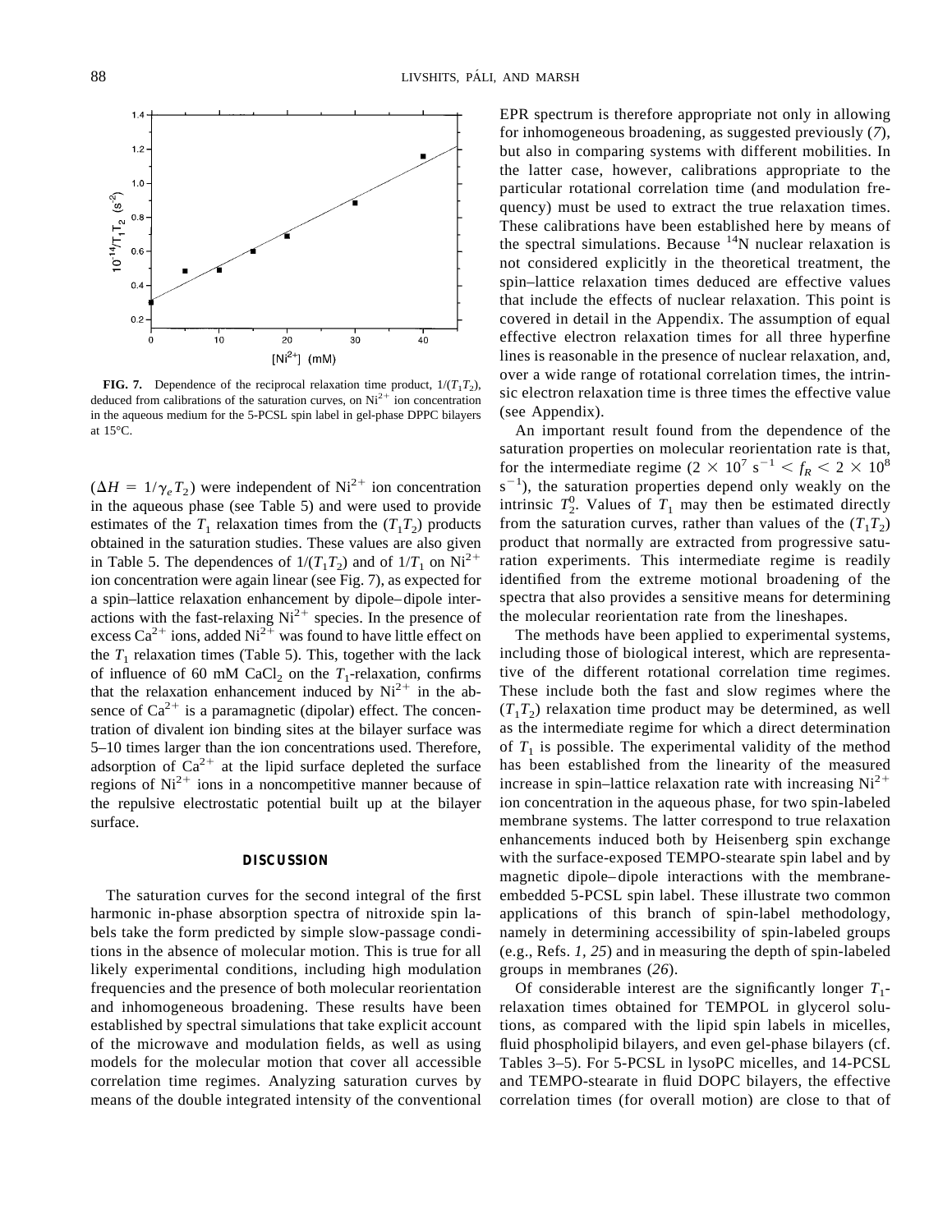TEMPOL in 90% glycerol. In the case of 5-PCSL in gelphase DPPC, the effective correlation time for overall motion is much longer. The origin of these differences in  $T_1$ most probably arises, at least in part, from Heisenberg spin exchange because of the higher effective (i.e., two-dimensional) spin label concentrations in the lipid systems. An additional possibility lies in the fact that  $T_1$ -relaxation is determined by fast, restricted local motions, which have appreciable spectral densities at the Larmor frequency. These motions are known to exist in fluid-phase membranes, for example, from *trans–gauche* isomerism (*27*). In gelphase membranes, they are probably of librational character and are responsible for the practically homogeneous lineshape of 5-PCSL in DPPC at 15°C. Such fast local motions are presumably absent for the small spin label TEMPOL, or are damped in the viscous glycerol medium, resulting in a decreased spin–lattice relaxation rate.

When allowance is made for nuclear relaxation (see Appendix), the effective  $T_1$ -relaxation times obtained here for 14-PCSL in fluid-phase DOPC at 20°C and for 5-PCSL in gel-phase DPPC at 15<sup>o</sup>C yield corrected values of  $T_{1e} \sim 1.5$ and  $5 \mu s$ , respectively. These may be compared with values for the intrinsic  $T_1$ -relaxation time that have been obtained from saturation recovery EPR measurements. In the fluid phase these are  $T_{1e} = 2.25 \mu s$  for 16-C atom labeled stearic acid (16-SASL) in dimyristoyl phosphatidylcholine (DMPC) at 27<sup>o</sup>C (28) and  $T_{1e} = 1.6 \mu s$  in DOPC at 54<sup>o</sup>C (29). In the gel phase,  $T_{1e} = 8.5 \mu s$  has been obtained by saturation recovery for 6-PCSL in DPPC at  $1^{\circ}C$  (30) and  $T_{1e}$  $= 8 \mu s$  for 5-SASL in DMPC at 4°C (31). It is seen that the two methods yield  $T_{1e}$ -values of a similar magnitude in comparable systems, and in particular, reflect the difference in rotational correlation time between fluid- and gel-phase membranes in the same way. Reasons for residual differences may lie in the different conditions, including temperatures and spin-label concentrations, employed in the two sets of experiments, as well as the different ways that nuclear relaxation was handled in the various measurements.

Future developments of the method that are envisaged include the extension to other motional models, particularly to anisotropic rotation. The general formulation given in the Theory section allows immediate evaluation of the nonlinear spectra that are detected out-of-phase with respect to the field modulation, including dispersion components. Extension to include higher harmonics is also possible in a straightforward manner. These latter will generally allow exploration of nonlinear EPR displays that may have enhanced sensitivity to spin–lattice relaxation. For the out-of-phase second harmonic absorption (saturation transfer EPR) spectra, feasibility has already been demonstrated experimentally (see, e.g., Refs. *4, 26*).

## **APPENDIX: NUCLEAR RELAXATION**

The simulations given for the saturation behavior of the spin label EPR spectrum have taken into account molecular motion and the microwave  $H_1$  and Zeeman modulation fields, but nuclear relaxation between the hyperfine levels of the  $^{14}$ Nnitroxide has been neglected. Therefore, the spin–lattice relaxation times that are obtained from the calibration of the progressive saturation experiments are effective ones,  $T_1^{eff}$ , that contain contributions from <sup>14</sup>N-nuclear relaxation. The dependence of the effective  $T_1$ -relaxation time on nuclear magnetic quantum number,  $m<sub>I</sub>$ , is, however, relatively small. The dependence of  $T_1^{\text{eff}}$  on nuclear relaxation rate for the  $m_I = 0$  and  $m_I$  $= \pm 1$  <sup>14</sup>N-hyperfine manifolds is given, respectively, by (see, e.g., Ref. *32*)

$$
T_1^{eff}(0) = \left(\frac{1+b}{1+3b}\right) T_{1e}
$$
 [A.1]

$$
T_1^{\text{eff}}(\pm 1) = \frac{1 + 3b + b^2}{(1 + b)(1 + 3b)} \cdot T_{1e}, \quad \text{[A.2]}
$$

where  $b = T_{1e}/T_{1n}$  is the ratio of the nuclear to the electron spin–lattice relaxation rates, and  $T_{1e}$  ( $T_{1n}$ ) is the intrinsic electron (nuclear) spin–lattice relaxation time. Saturation recovery experiments have shown that the intrinsic  $T_{1e}$  does not depend on nuclear magnetic quantum number (see, e.g., Ref. *22* for a summary). The dependence on nuclear relaxation rate of the difference in  $T_1^{eff}$  between the  $m_I = 0$  and  $m_I = \pm 1^{14}N$ hyperfine manifolds is shown in Fig. A.1 (solid line). The maximum difference is 25%, which is obtained for  $T_{1n} = T_{1e}$ , and this difference decreases to zero for very fast or very slow nuclear relaxation. The assumption made in fitting the saturation curves, that the effective  $T_1$  is the same for all three hyperfine lines, is therefore a reasonable approximation in the presence of nuclear relaxation.

As seen from Fig. A.1, the effective spin–lattice relaxation time,  $T_1^{\text{eff}}(0)$ , does, however, depend on the nuclear relaxation time (dashed line). For  $T_{1n} = T_{1e}$ , the effective relaxation time is  $T_1^{eff}(0) = \frac{1}{2}T_{1e}$ , and for very fast nuclear relaxation the effective electron relaxation time tends to a limiting value of  $T_1^{\text{eff}}(0) = T_1^{\text{eff}}(\pm 1) = (1/3)T_{1e}$ . Knowledge of the nuclear relaxation rate is therefore required to obtain the intrinsic electron spin–lattice relaxation time from progressive saturation EPR measurements. The database of  $T_{1n}$ -values for the normal <sup>14</sup>N-nitroxide spin labels is currently rather small. However, it does appear, except for very short rotational correlation times, that  $T_{1n} \leq T_{1e}$ , i.e.,  $b \geq 1$  (see, e.g., Ref. 22). Therefore,  $T_{1e}$  is likely to lie within the range  $2T_1^{eff}(0)$  to  $3T_1^{eff}(0)$ , with the precise value depending on the nuclear relaxation rate and hence on the rotational correlation time. The dependence of the normalized nuclear relaxation rate,  $b =$  $T_{1e}/T_{1n}$ , on the rotational correlation time,  $\tau_R$ , of the spin label is given in Fig. A.2. (solid lines). Although it is for a  $^{15}N$ -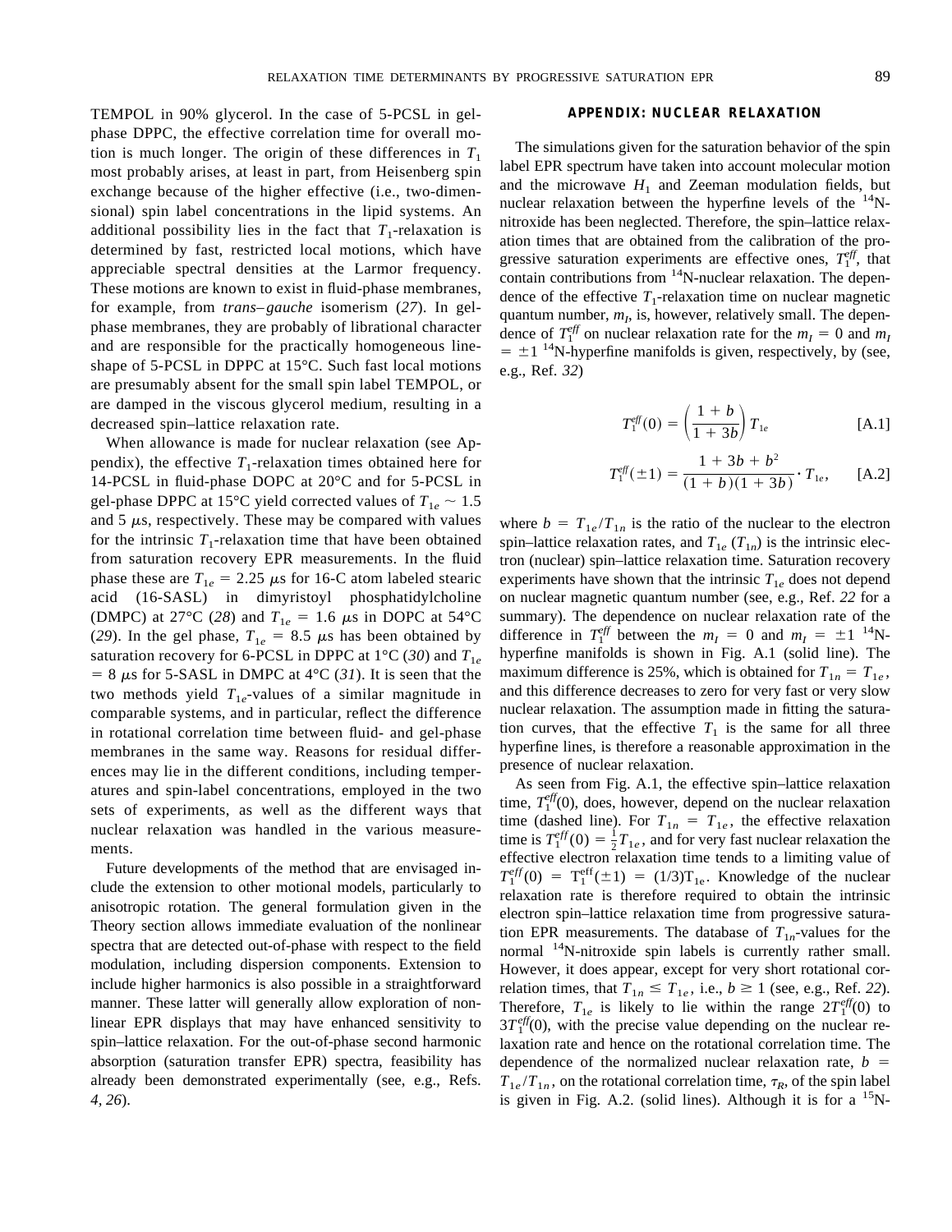nitroxide spin label, this data, which is calculated from the results of Robinson *et al.* (*33*), does give some idea of the likely values of *b* that may be used to obtain a reasonable estimate of the intrinsic electron spin-lattice relaxation time from the effective values that are obtained from progressive EPR experiments. The dependence on rotational correlation time of the ratio,  $T_1^{eff}(0)/T_{1e}$ , of the effective electron relaxation time to the intrinsic relaxation time that is predicted from Eq.  $[A.1]$  for a <sup>14</sup>N-nitroxide spin label with the same values of *b* is also given in Fig. A.2 (dashed line). Over a rather wide range of rotational correlation times from  $\tau_R \sim 5 \times 10^{-10}$  s to  $\tau_R \sim 5 \times 10^{-7}$  s, the effective relaxation time remains approximately constant at  $T_1^{eff}(0) \approx (1/3)T_{1e}$  (see Fig. A.2, dashed line). At very long correlation times,  $\tau_R \ge 10^{-4}$  s, the effective relaxation time levels off at a value of  $T_1^{eff}(0) = 0.39$  $\times T_{1e}$ , and at very short correlation times,  $\tau_R < 10^{-10}$  s, the effective relaxation time increases steadily to a limiting value of  $T_1^{eff}(0) = T_{1e}$ .



**FIG. A.1.** Dependence on the ratio of nuclear to electron spin-lattice rates  $(b = T_{1e}/T_{1n})$  of (solid line) the normalized difference in effective spin– lattice relaxation times,  $T_1^{eff}(\pm 1)/T_1^{eff}(0) - 1$ , of the  $m_I = \pm 1$  and  $m_I = 0$ hyperfine manifolds, and of (dashed line) the ratio,  $T_1^{eff}(0)/T_{1e}$ , of the effective  $T_1$  of the  $m<sub>I</sub> = 0$  manifold to the intrinsic electron  $T_1$ . The dependences are calculated from Eqs. [A.1] and [A.2].



**FIG. A.2.** Dependence of the nuclear relaxation rate,  $b = T_{1e}/T_{1n}$  (solid line), on the rotational correlation time  $(\log_{10} \tau_R)$  of the spin label. The dependence is calculated from fits to experimental data on the perdeuterated 15N-TEMPOL spin label in glycerol–water mixtures that are given in Ref. (*33*). Oxygen-induced relaxation is neglected. The values of the effective spin– lattice relaxation time of the  $m_I = 0$  hyperfine manifold,  $T_1^{eff}(0)/T_{1e}$ , for a 1<sup>4</sup>N-nitroxide spin label with the same values of *b* are given from Eq. [A.1] by the dashed line.

## **ACKNOWLEDGMENTS**

This work was supported partly by the Deutsche Forschungsgemeinschaft. The work of V. A. Livshits was supported in part by the Russian Foundation for Basic Research, grant 95-04-09604, and that of T. Páli in part by the Hungarian National Science Foundation F5506/1992. We gratefully thank Dr. Boris Dzikovski for his kind assistance with some of the experiments.

#### **REFERENCES**

- *1.* C. Altenbach, T. Marti, H. G. Khorana, and W. L. Hubbell, Transmembrane protein structure: spin labeling of bacteriorhodopsin mutants, *Science* **248,** 1088–1092 (1990).
- *2.* W. L. Hubbell and C. Altenbach, Site-directed spin-labeling of membrane proteins, *in* 'Membrane Protein Structure. Experimental Approaches' (S. H. White, Ed.), pp. 224–248, Oxford University Press, New York, Oxford (1994).
- *3.* M. M. E. Snel and D. Marsh, Accessibility of spin-labeled phospholipids in anionic and zwitterionic bilayer membranes to paramagnetic relaxation agents. Continuous wave power saturation EPR studies, *Biochim. Biophys. Acta* **1150,** 155–161 (1993).
- 4. L. I. Horváth, P. J. Brophy, and D. Marsh, Exchange rates at the lipid–protein interface of the myelin proteolipid protein determined by saturation transfer electron spin resonance and continuous wave saturation studies, *Biophys. J.* **64,** 622–631 (1993).